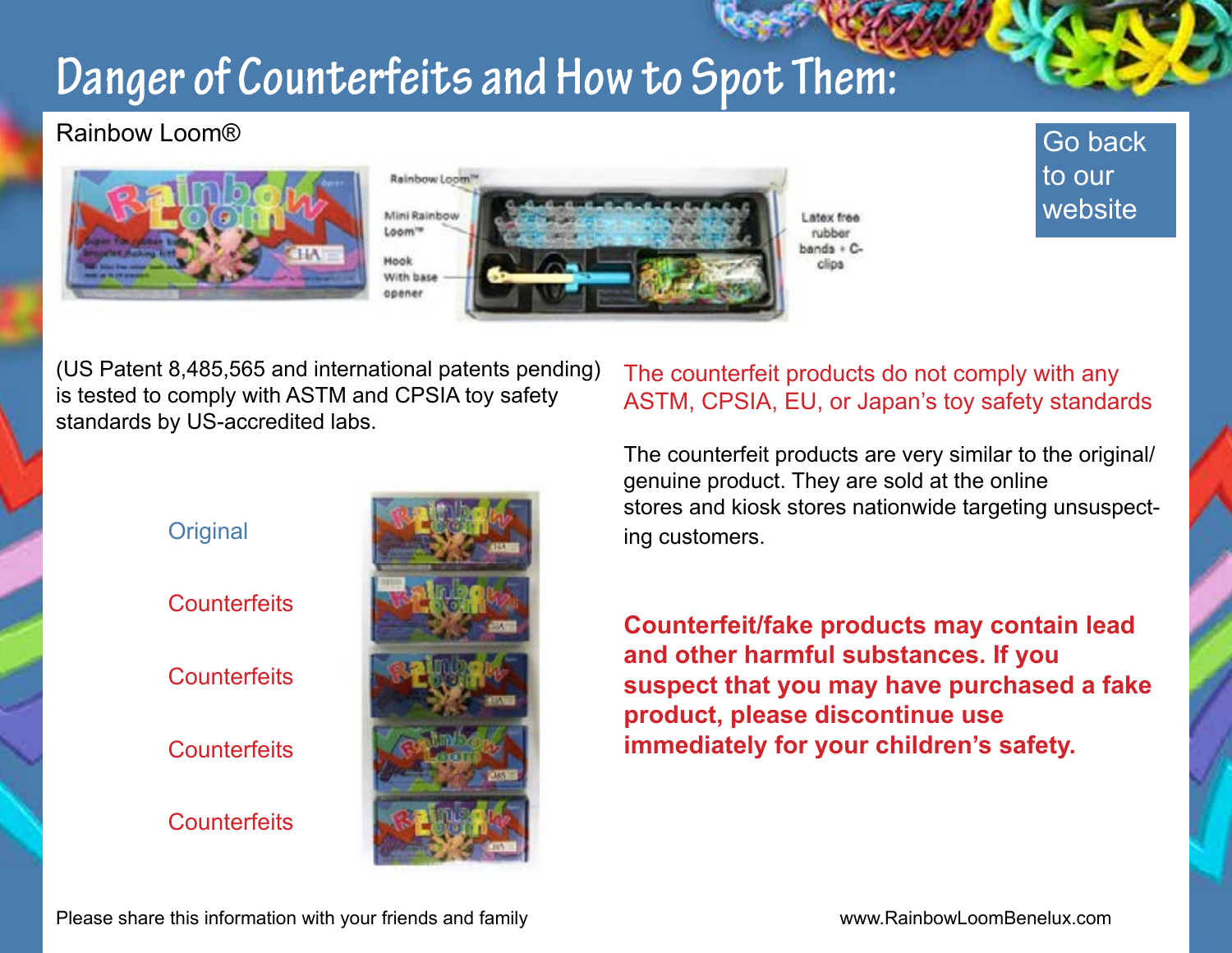#### Counterfeits:





#### **Counterfeits**

#### Original Rainbow Loom Starterskit:



As you can see, these fake products possess the same name as ours and have only minor differences in their almost-identical packaging; therefore, it is very difficult to differentiate the genuine from the counterfeit products. The counterfeit products are inferior in quality, are unsafe for your children, and have not been through testing in accordance with Government Toy Safety Standards (may contain lead and other dangerous substances).

Many online sellers are using the pictures of the original Rainbow Loom® to list online but ship counterfeits to customers. Please purchase from our authorized retailers or our website to ensure that you are purchasing the genuine Rainbow Loom® products.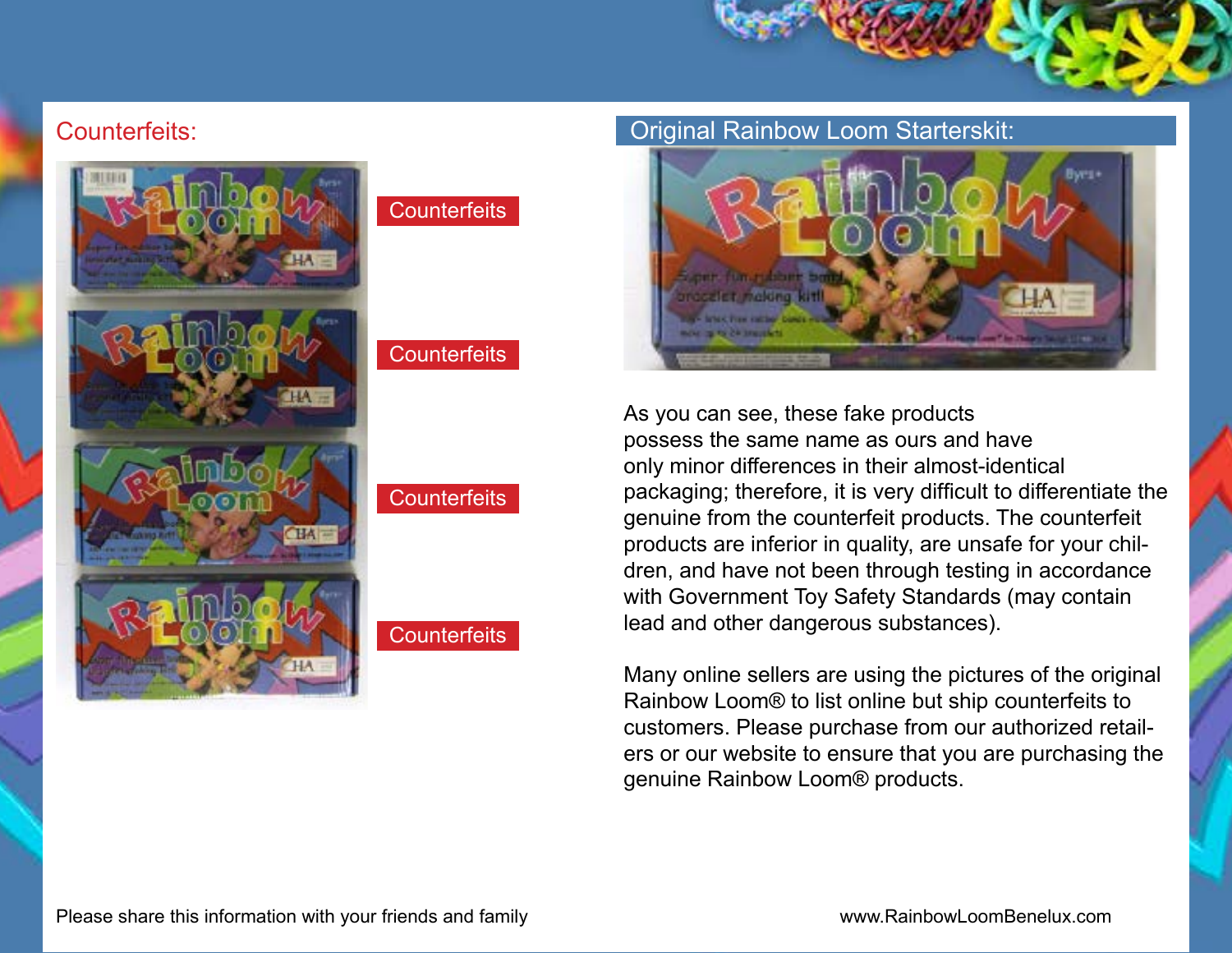### **Counterfeit product is unsafe–creates sharp edges when it breaks**

Controlled breakage, engineered in the USA for safety



There have been several reported cases of children getting hurt by counterfeit pin bars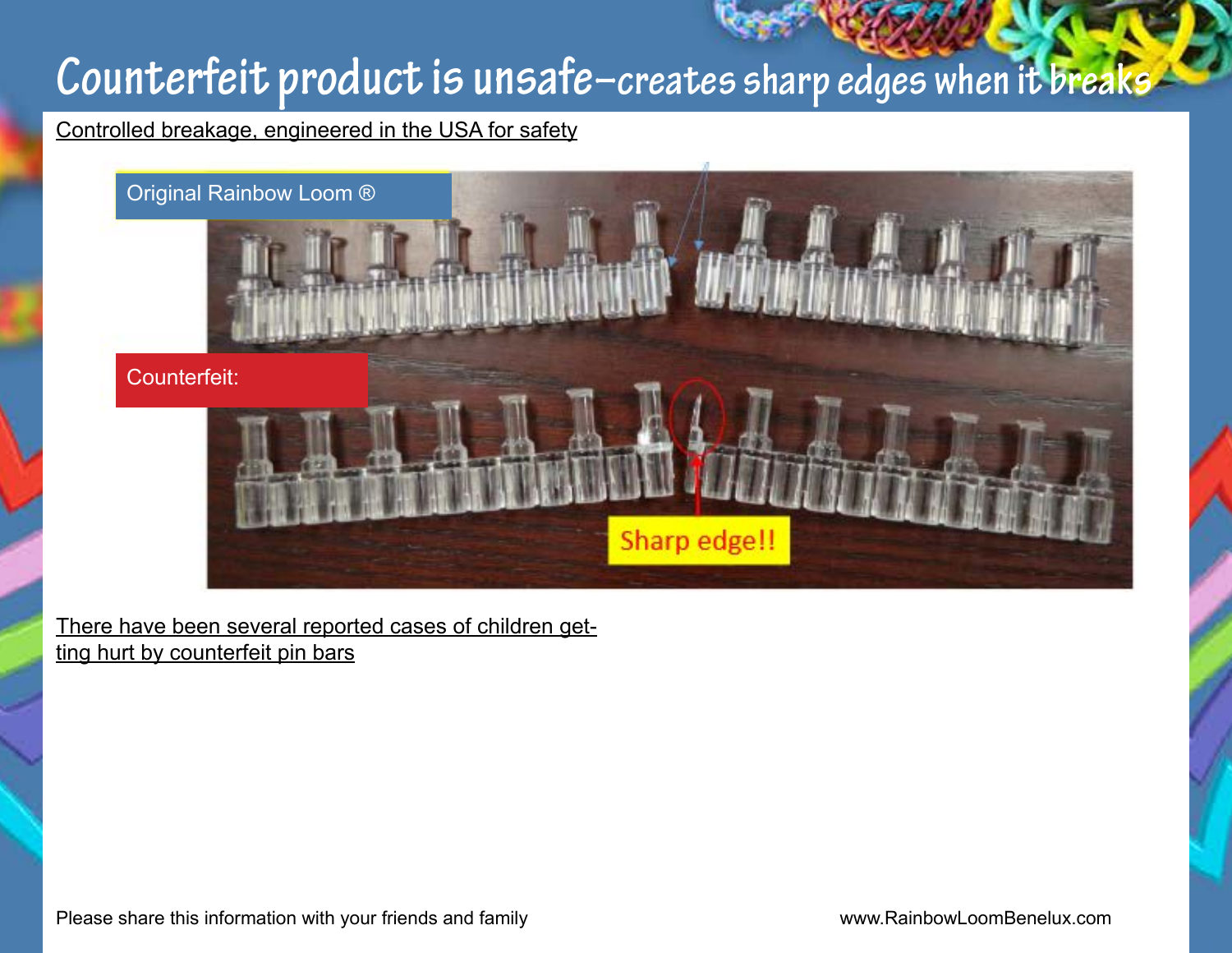## **Counterfeits May Be Harmful to Your Children**

#### Counterfeit:



The fake looms, hook, clips, and rubber bands have not been tested for toy safety requirements and may contain lead and other toxic substances!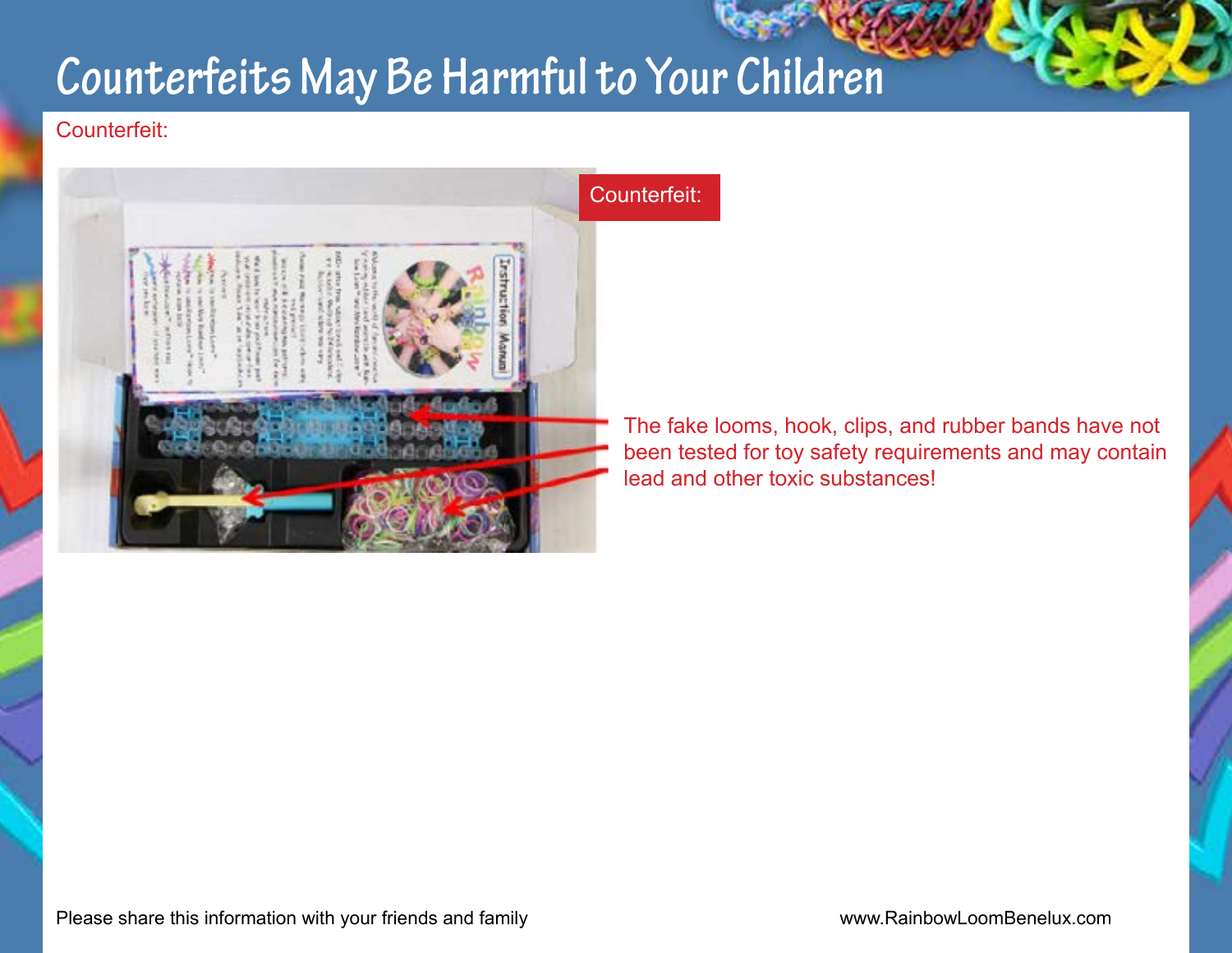### **Top is the Original Rainbow Loom® Bottom is the counterfeit**

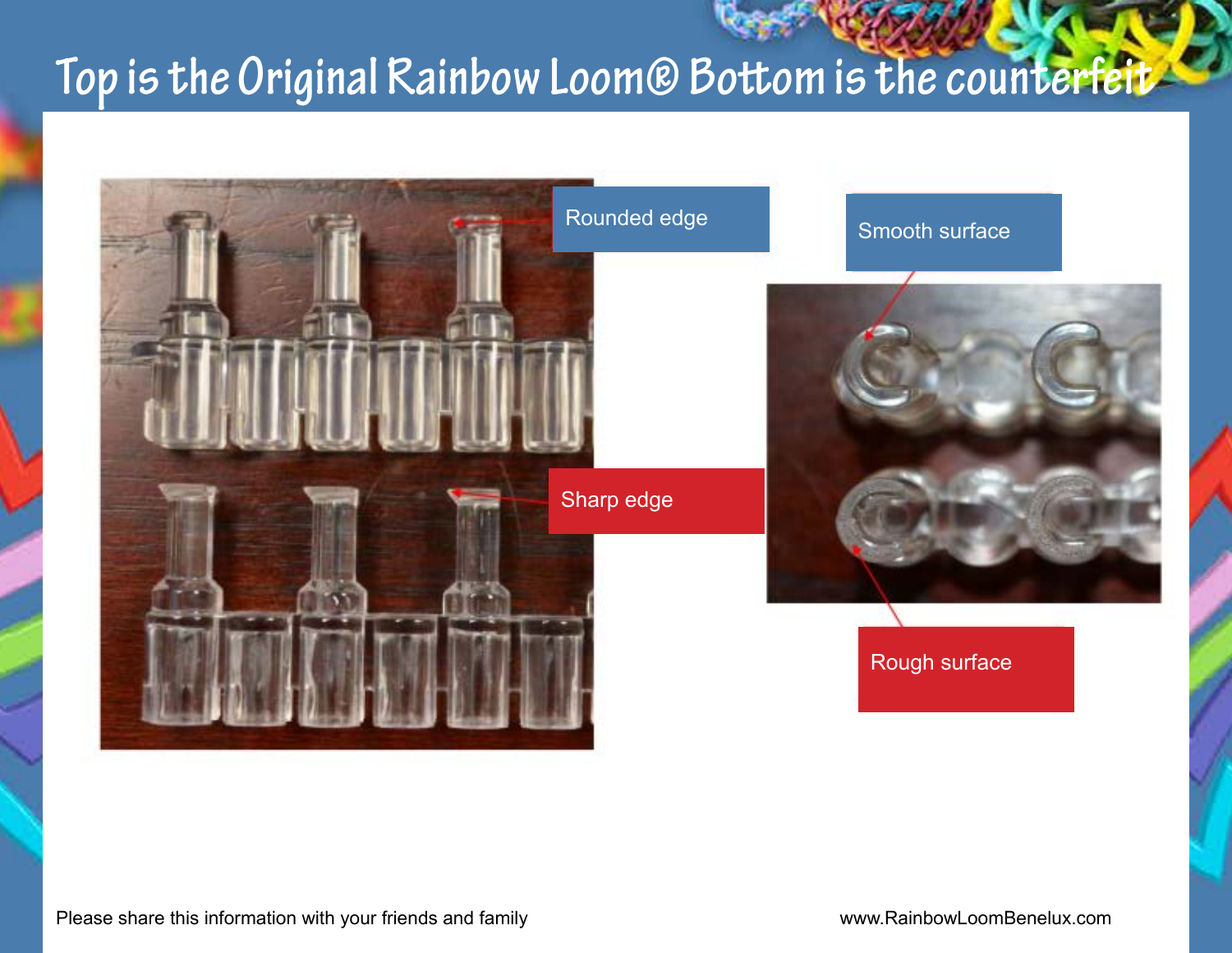### **Original vs. Counterfeit Rainbow Loom® (Top View)**

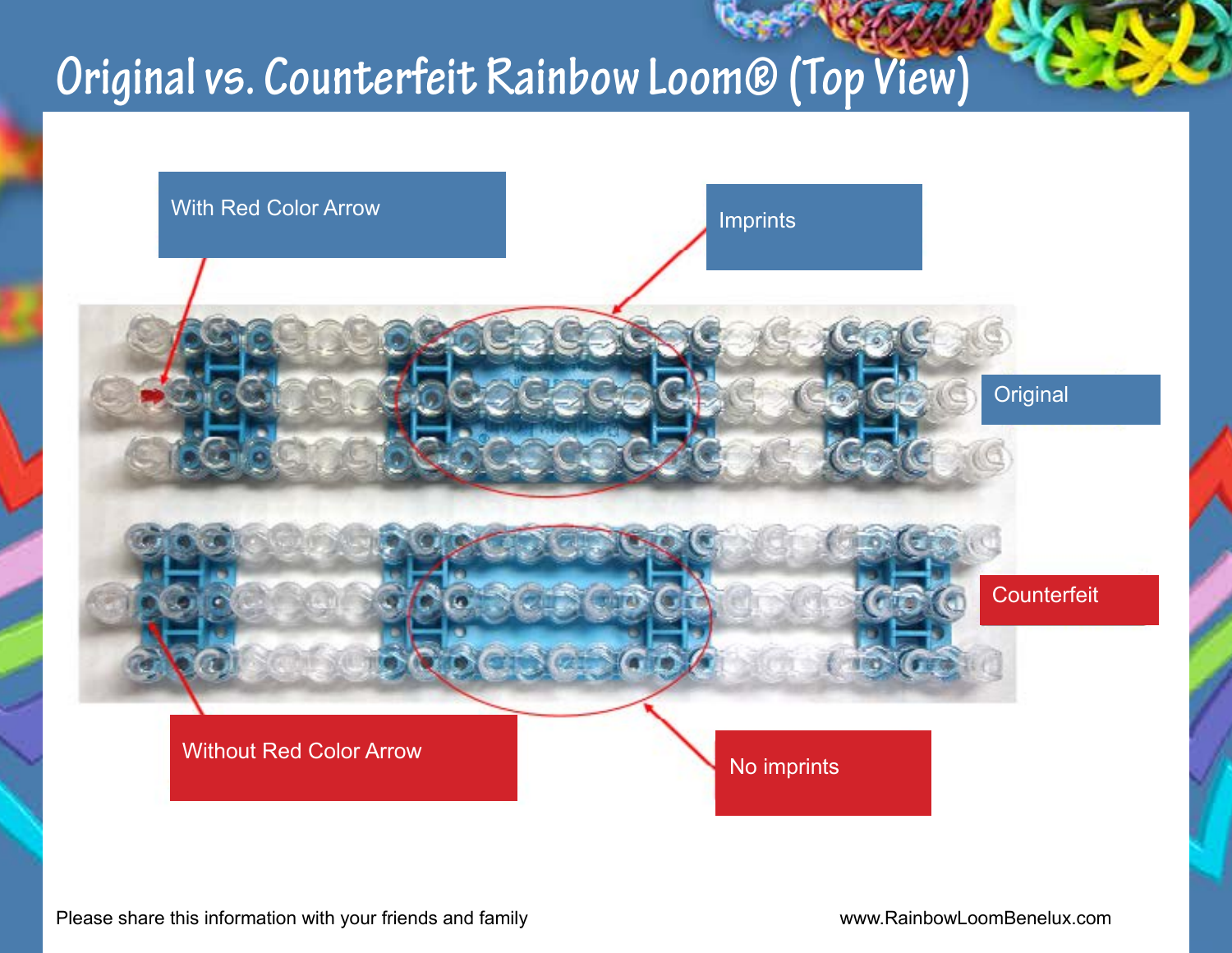### **Original vs. Counterfeit: Large Bases**

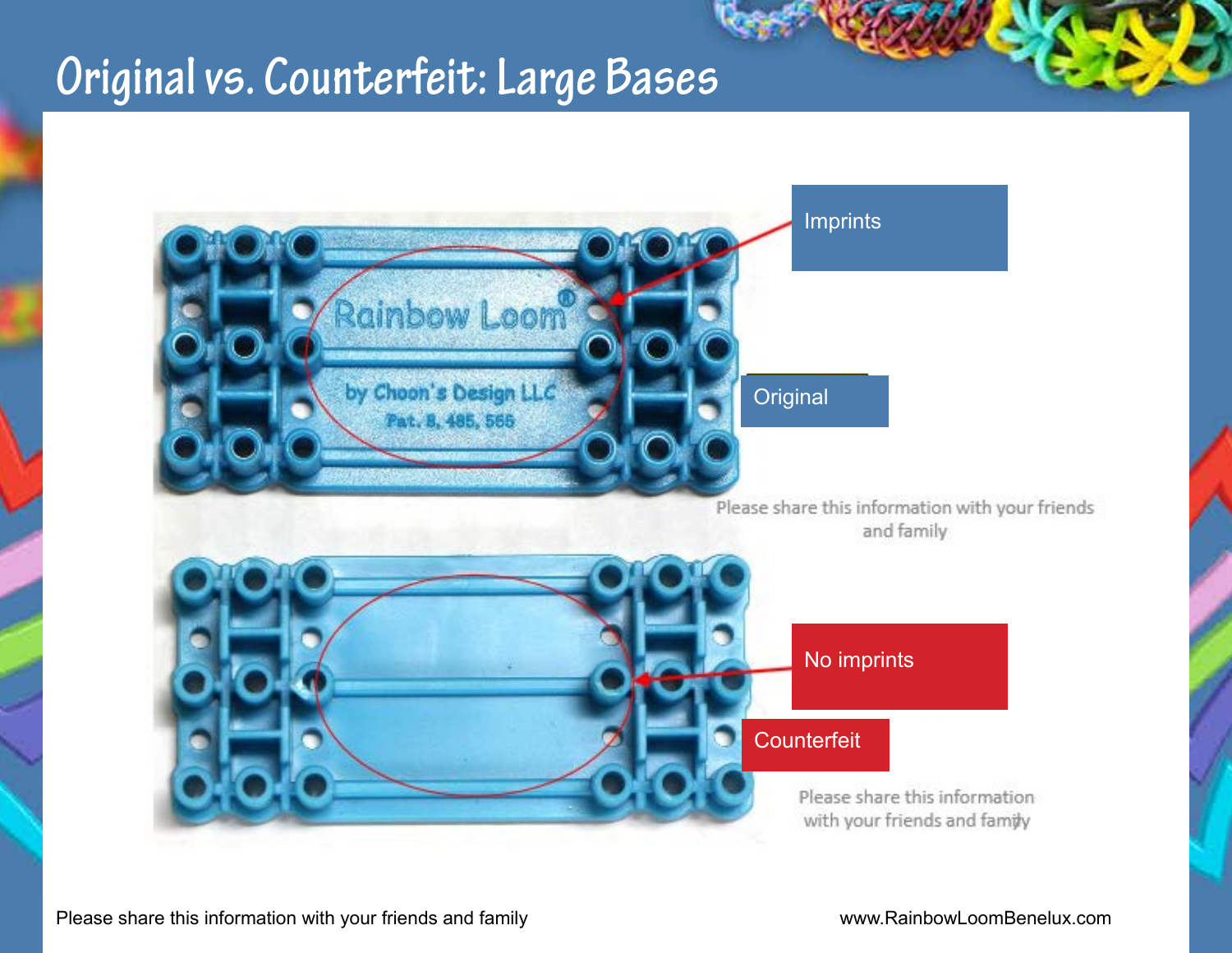### **Original vs. Counterfeit Rainbow Loom® (Bottom View)**

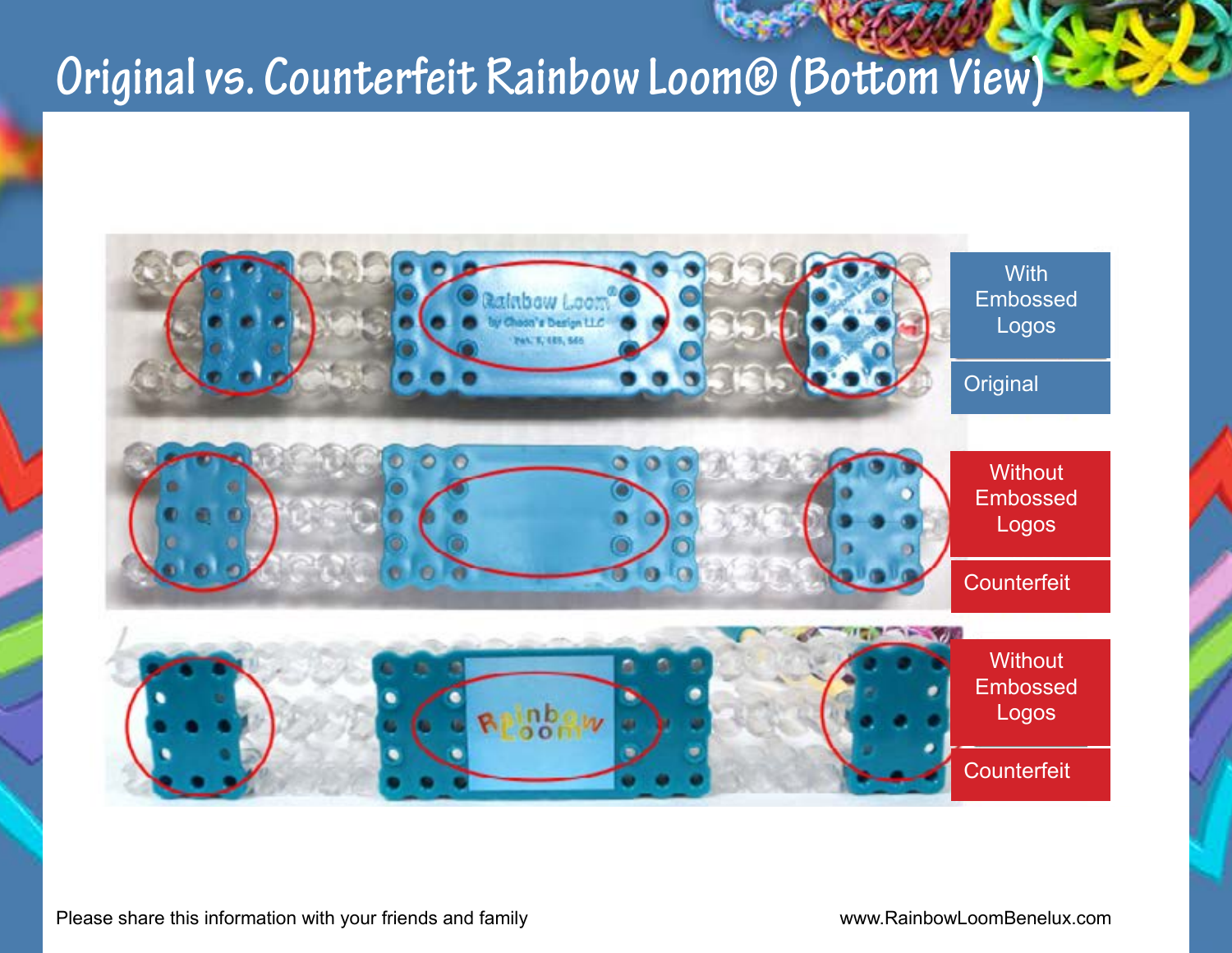# **Original vs. Counterfeit Mini Rainbow Loom® and Hook**

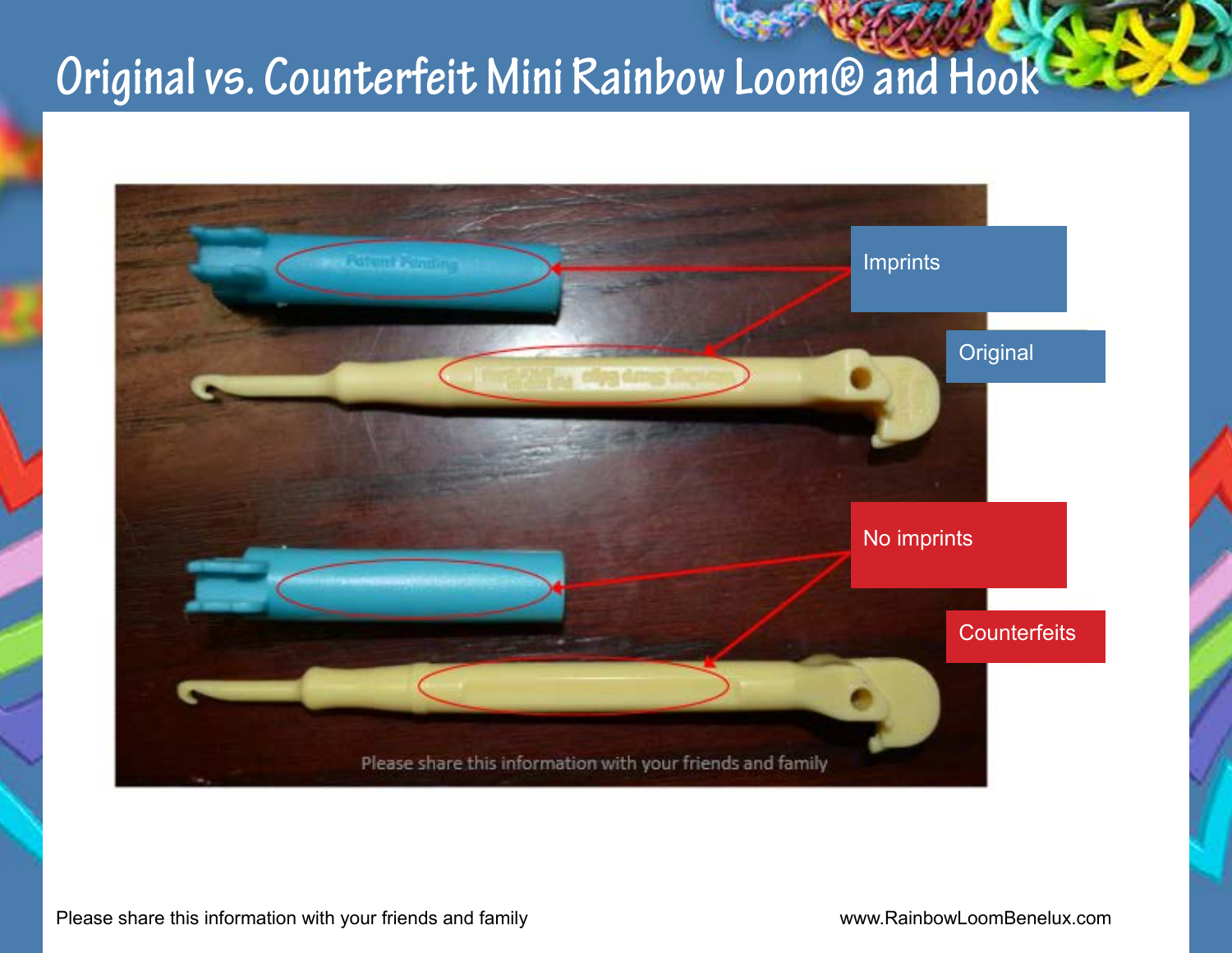## **Original vs. Counterfeit Hook**



Please share this information with your friends and family **[www.RainbowLoomBenelux.com](http://www.rainbowloombenelux.com)**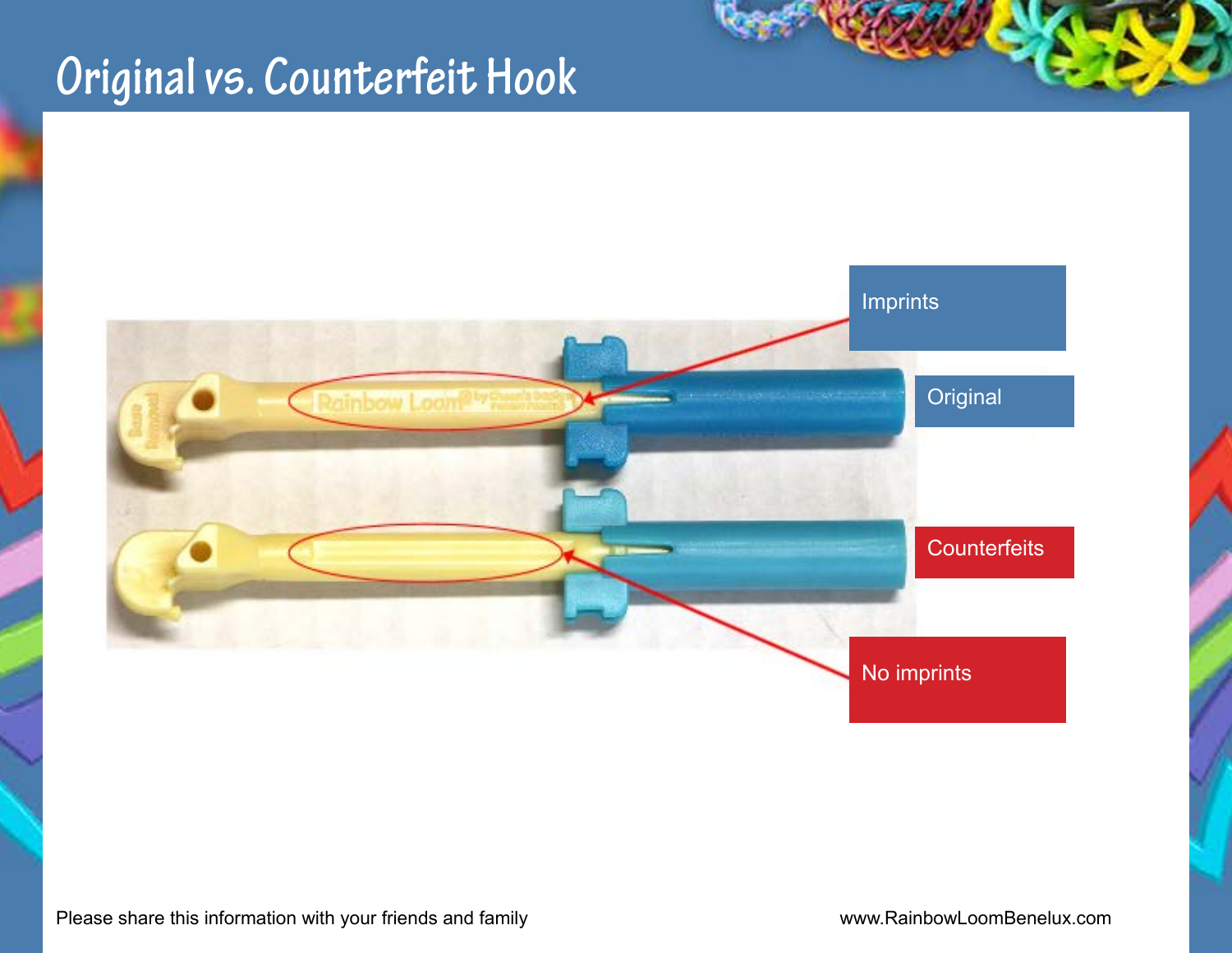# **Original vs. Counterfeit Rainbow Loom® (Side View)**